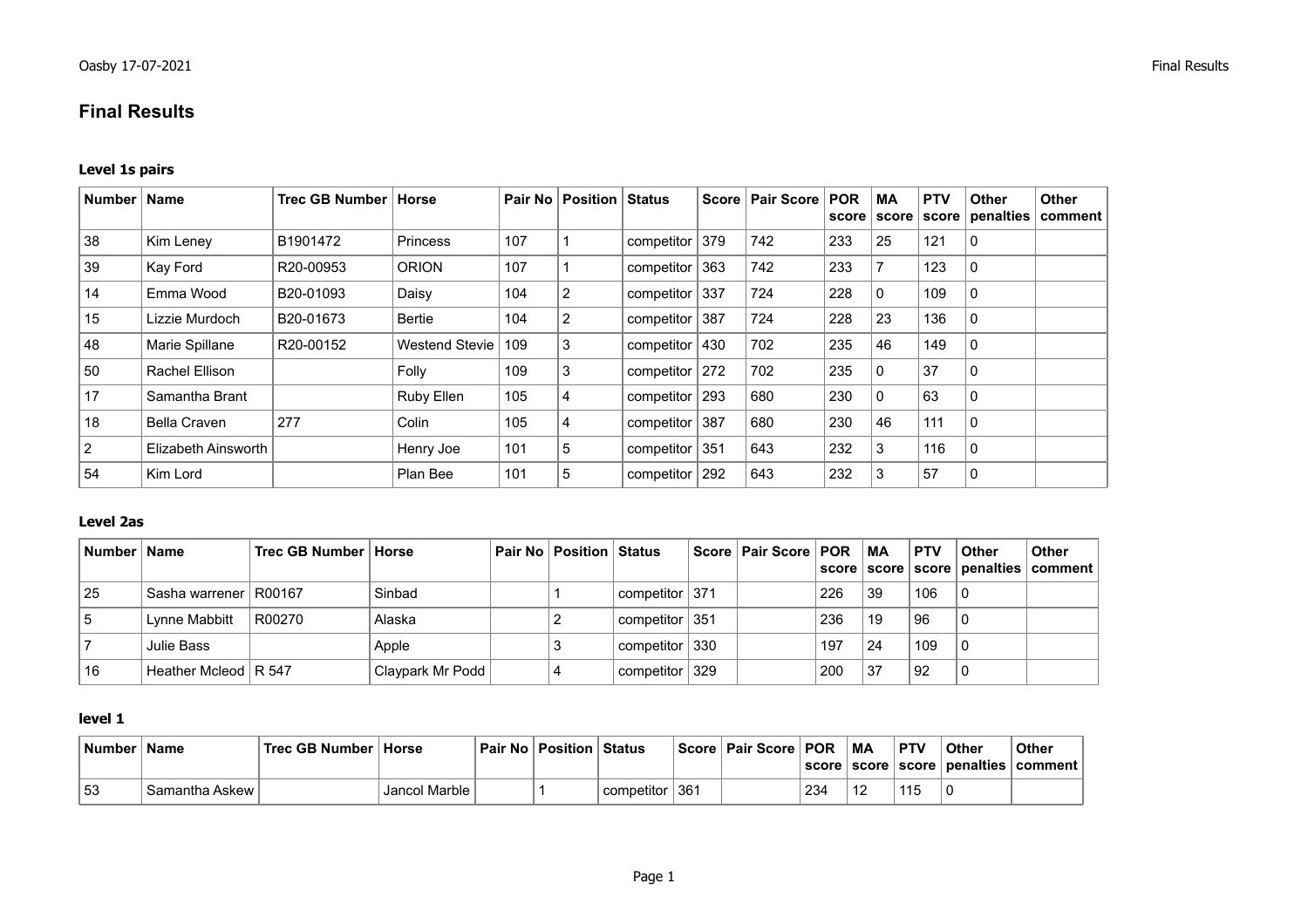|    | ∣ Number ∣ Name |                         | <b>Trec GB Number ∣ Horse</b> |           | ∣ Pair No ∣ Position ∣ Status |                  | Score   Pair Score   POR |     | МA | <b>PTV</b> | Other<br>score   score   score   penalties | Other<br>∣ comment |
|----|-----------------|-------------------------|-------------------------------|-----------|-------------------------------|------------------|--------------------------|-----|----|------------|--------------------------------------------|--------------------|
| 27 |                 | Izzy France   Red 00054 |                               | Just Jake |                               | competitor   242 |                          | 233 |    |            | ັ                                          |                    |

# **level 1 pairs**

| Number   Name |                     | Trec GB Number   Horse |                                       |     | <b>Pair No   Position   Status</b> |                  | Score   Pair Score | <b>POR</b><br>score | <b>MA</b><br>score | <b>PTV</b><br>score | <b>Other</b><br>penalties | <b>Other</b><br>  comment |
|---------------|---------------------|------------------------|---------------------------------------|-----|------------------------------------|------------------|--------------------|---------------------|--------------------|---------------------|---------------------------|---------------------------|
| 12            | Jacob Simpson       |                        | Indy                                  | 103 |                                    | competitor 318   | 680                | 234                 | $\mathbf{0}$       | 84                  | 0                         |                           |
| 22            | Vicki Waller        |                        | Grange Kaliko                         | 103 |                                    | competitor 362   | 680                | 234                 | 0                  | 128                 | 0                         |                           |
| 23            | Helena Bottrill     | B20-01643              | Sprout (Previously known as<br>Morus) | 106 | 2                                  | competitor 330   | 670                | 231                 | 15                 | 84                  | 0                         |                           |
| 55            | Jacqueline Scuffham |                        | Waterville Solo Diamond               | 106 |                                    | competitor 340   | 670                | 231                 | 0                  | 109                 | 0                         |                           |
| 46            | Cilla Claxton       | R20-01155              | Spot                                  | 108 | 3                                  | competitor 356   | 656                | 227                 | 8                  | 121                 | 0                         |                           |
| 47            | Caroline Richardson | R20001363              | Mojo                                  | 108 | 3                                  | competitor 300   | 656                | 227                 | 0                  | 73                  | 0                         |                           |
| 49            | Gemma Marshall      |                        | Beinnliath Leodhais                   | 110 | 4                                  | competitor 282   | 586                | 225                 | 0                  | 57                  | 0                         |                           |
| 51            | Amanda Renshaw      |                        | Clowne jester                         | 110 | 4                                  | competitor $304$ | 586                | 225                 | 9                  | 70                  | 0                         |                           |
| 9             | Susan Wych          |                        | <b>Blue</b>                           | 102 | 5                                  | competitor 276   | 554                | 224                 | 0                  | 52                  | 0                         |                           |
| 28            | Karen Carroll       |                        | <b>Biggerside Eloise</b>              | 102 | 5                                  | competitor 278   | 554                | 224                 | 5                  | 49                  | 0                         |                           |

#### **level 2**

|    | ∣Number ∣ Name            | Trec GB Number   Horse   Pair No   Position   Status |       |  |                  | ∣Score ∣ Pair Score ∣ POR |     | MA | <b>PTV</b> | Other | <b>Other</b><br>  score   score   score   penalties   comment |
|----|---------------------------|------------------------------------------------------|-------|--|------------------|---------------------------|-----|----|------------|-------|---------------------------------------------------------------|
|    | ˈ Rachael Wilmot   R00282 |                                                      | Henry |  | competitor 359   |                           | 197 | 36 | 126        |       |                                                               |
| 45 | Linda Woollev             | B20-00883                                            | Siani |  | competitor   186 |                           | 186 |    |            |       |                                                               |

# **level 2 pairs**

|    | Number   Name |                         | Trec GB Number ∣ Horse |                |     | ∣ Pair No ∣ Position ∣ Status |            |     | <b>∣Score   Pair Score   POR</b> |     | МA | <b>PTV</b> | Other<br> score score score penalties | Other<br>⊧comment |
|----|---------------|-------------------------|------------------------|----------------|-----|-------------------------------|------------|-----|----------------------------------|-----|----|------------|---------------------------------------|-------------------|
| 34 |               | Jo Gardiner   b20-01139 |                        | <b>Bentley</b> | 203 |                               | competitor | 329 | 670                              | 223 |    | 103        |                                       |                   |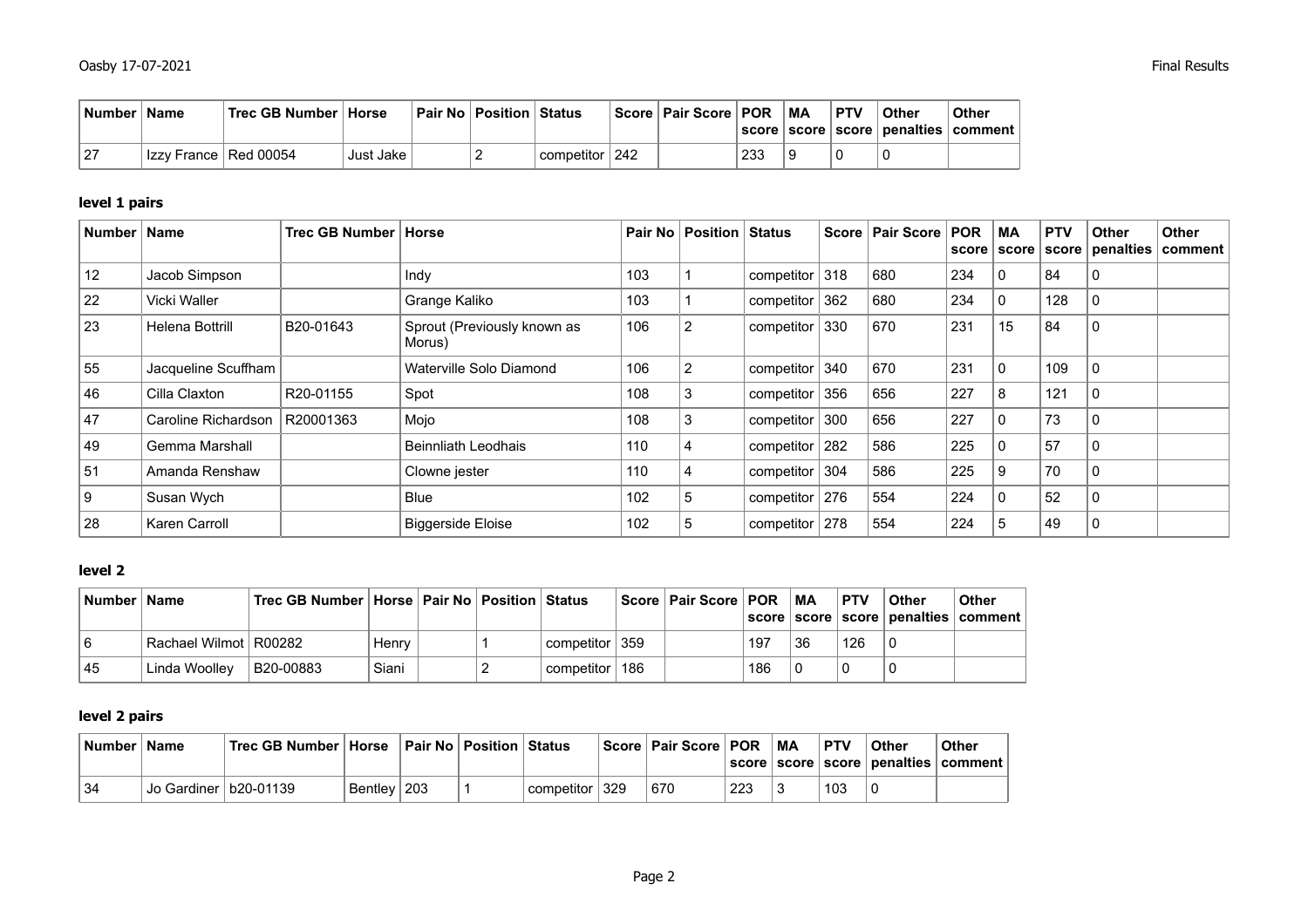| Number   Name |                                  | Trec GB Number   Horse |                               |     | <b>Pair No Position Status</b> |            |     | Score   Pair Score   POR |     | <b>MA</b><br>score   score | <b>PTV</b> | <b>Other</b><br>score penalties | Other<br>∣comment |
|---------------|----------------------------------|------------------------|-------------------------------|-----|--------------------------------|------------|-----|--------------------------|-----|----------------------------|------------|---------------------------------|-------------------|
| 35            | Nino Binns                       | B20-00397              | Wottonheath Little John   203 |     |                                | competitor | 341 | 670                      | 223 | 12                         | 106        | 0                               |                   |
| 11            | Mary Morgan-Stanhope   R20-00519 |                        | Yentile V Monting             | 201 | 2                              | competitor | 280 | 594                      | 194 | 14                         | 72         | 0                               |                   |
| 42            | Paula Wroath                     |                        | Springfield Lark              | 201 |                                | competitor | 314 | 594                      | 194 | 11                         | 109        | 0                               |                   |
| 21            | Rachel Glossop                   | R1700646               | Jazzybobo                     | 202 | 3                              | competitor | 222 | 566                      | 214 | 8                          | 0          | 0                               |                   |
| 44            | Kirsty Collinson                 |                        | <b>Buzz</b>                   | 202 | 3                              | competitor | 344 | 566                      | 214 | 28                         | 102        | 0                               |                   |
| 36            | Jo Vincent                       | R2001290               | Mr Wonkus                     | 204 | 4                              | competitor | 283 | 561                      | 154 | 12                         | 117        | 0                               |                   |
| 43            | Emma Saunders                    | B2001148               | Catalina                      | 204 | 4                              | competitor | 278 | 561                      | 154 | 16                         | 108        | 0                               |                   |

## **level 2a**

| Number   Name |                           | Trec GB Number   Horse |                          | Pair No   Position   Status |                  | Score   Pair Score   POR |     | MA | $\overline{\mathsf{PTV}}$ | Other | <b>Other</b><br>score   score   score   penalties   comment |
|---------------|---------------------------|------------------------|--------------------------|-----------------------------|------------------|--------------------------|-----|----|---------------------------|-------|-------------------------------------------------------------|
|               | Judith Fisher   B2000941  |                        | Little Miss Satisfaction |                             | competitor 343   |                          | 214 | 31 | 98                        | i 0   |                                                             |
| 52            | Kate Tebbett   B00638     |                        | Peppi                    |                             | competitor   328 |                          | 219 |    | 106                       |       |                                                             |
| 19            | Sian Griffiths   B2100401 |                        | Barbara                  |                             | competitor 258   |                          | 213 | 45 | $\Omega$                  |       |                                                             |
| 56            | Stella Bellem   R20-00711 |                        | Rambler                  |                             | competitor   234 |                          | 127 | 12 | 95                        | l O   |                                                             |
|               | Liz Beddows $ $ B00068    |                        | Rosie                    |                             | competitor   231 |                          | 196 | 35 | $\mathbf{0}$              |       |                                                             |

### **level 2a pairs**

| Number | Name             | Trec GB Number   Horse |                       |     | <b>Pair No   Position   Status</b> |                | Score   Pair Score   POR |     | <b>MA</b><br>score score | <b>PTV</b> | <b>Other</b><br>score penalties | Other<br>∣ comment |
|--------|------------------|------------------------|-----------------------|-----|------------------------------------|----------------|--------------------------|-----|--------------------------|------------|---------------------------------|--------------------|
| ∣8     | Shelley Tebbutt  | B20-00824              | <b>Hamish</b>         | 302 |                                    | competitor 350 | 711                      | 222 | 5                        | 123        | $\mathbf{0}$                    |                    |
| 10     | Helen Duckmanton | R20-00818              | Spot                  | 302 |                                    | competitor 361 | 711                      | 222 | 22                       | 117        | 0                               |                    |
| 32     | Helen Martin     | R20/0001               | Flying Impala         | 303 |                                    | competitor 308 | 623                      | 201 | 5                        | 102        | 0                               |                    |
| 37     | Bev Abbott       | B20-00764              | Cape Clear Casey      | 303 |                                    | competitor 315 | 623                      | 201 | 5                        | 109        | $\mathbf{0}$                    |                    |
| 13     | Dave Rogerson    | R20-00166              | Second Edition        | 301 |                                    | competitor 321 | 622                      | 203 | 14                       | 104        |                                 |                    |
| 29     | Sue Perks        | R20-00605              | Roxanne               | 301 | 3                                  | competitor 301 | 622                      | 203 |                          | 91         | $\mathbf{0}$                    |                    |
| 40     | Jane Anscombe    | R20-00293              | TRANSWALES BERTIE 304 |     |                                    | competitor 257 | 502                      | 144 |                          | 112        | 0                               |                    |